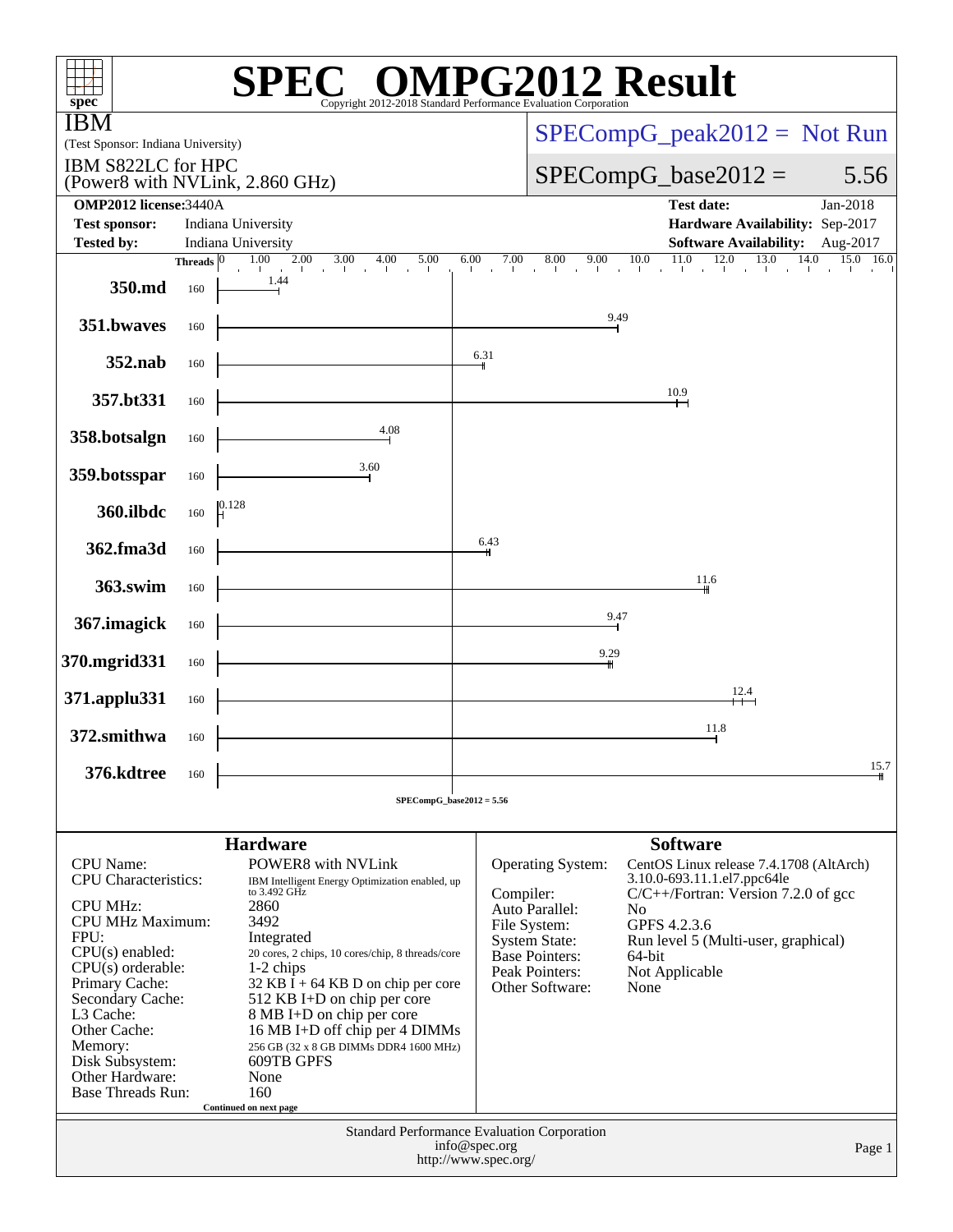| <b>SPEC OMPG2012 Result</b><br>Convright 2012-2018 Standard Performance Evaluation Corporation<br>spec <sup>®</sup>                                                                                                                                                                                                                                                                                                                                                                                                                                                                                   |                 |       |       |                               |       |                                 |       |  |                        |              |                               |              |                |              |
|-------------------------------------------------------------------------------------------------------------------------------------------------------------------------------------------------------------------------------------------------------------------------------------------------------------------------------------------------------------------------------------------------------------------------------------------------------------------------------------------------------------------------------------------------------------------------------------------------------|-----------------|-------|-------|-------------------------------|-------|---------------------------------|-------|--|------------------------|--------------|-------------------------------|--------------|----------------|--------------|
| IBM                                                                                                                                                                                                                                                                                                                                                                                                                                                                                                                                                                                                   |                 |       |       |                               |       | $SPECompG_peak2012 = Not Run$   |       |  |                        |              |                               |              |                |              |
| (Test Sponsor: Indiana University)                                                                                                                                                                                                                                                                                                                                                                                                                                                                                                                                                                    |                 |       |       |                               |       |                                 |       |  |                        |              |                               |              |                |              |
| IBM S822LC for HPC<br>(Power8 with NVLink, 2.860 GHz)                                                                                                                                                                                                                                                                                                                                                                                                                                                                                                                                                 |                 |       |       |                               |       | $SPECompG_base2012 =$<br>5.56   |       |  |                        |              |                               |              |                |              |
| <b>OMP2012 license:3440A</b>                                                                                                                                                                                                                                                                                                                                                                                                                                                                                                                                                                          |                 |       |       |                               |       |                                 |       |  |                        |              | <b>Test date:</b>             |              |                | $Jan-2018$   |
| <b>Test sponsor:</b><br>Indiana University                                                                                                                                                                                                                                                                                                                                                                                                                                                                                                                                                            |                 |       |       |                               |       | Hardware Availability: Sep-2017 |       |  |                        |              |                               |              |                |              |
| Indiana University<br><b>Software Availability:</b><br><b>Tested by:</b><br>Aug-2017<br>Minimum Peak Threads:                                                                                                                                                                                                                                                                                                                                                                                                                                                                                         |                 |       |       |                               |       |                                 |       |  |                        |              |                               |              |                |              |
| <u></u><br><b>Maximum Peak Threads:</b><br>--                                                                                                                                                                                                                                                                                                                                                                                                                                                                                                                                                         |                 |       |       |                               |       |                                 |       |  |                        |              |                               |              |                |              |
| <b>Results Table</b>                                                                                                                                                                                                                                                                                                                                                                                                                                                                                                                                                                                  |                 |       |       |                               |       |                                 |       |  |                        |              |                               |              |                |              |
| <b>Benchmark</b>                                                                                                                                                                                                                                                                                                                                                                                                                                                                                                                                                                                      | Threads Seconds |       | Ratio | <b>Base</b><br><b>Seconds</b> | Ratio | <b>Seconds</b>                  | Ratio |  | <b>Threads Seconds</b> | <b>Ratio</b> | <b>Peak</b><br><b>Seconds</b> | <b>Ratio</b> | <b>Seconds</b> | <b>Ratio</b> |
| 350.md                                                                                                                                                                                                                                                                                                                                                                                                                                                                                                                                                                                                | 160             | 3214  | 1.44  | 3215                          | 1.44  | 3214                            | 1.44  |  |                        |              |                               |              |                |              |
| 351.bwayes                                                                                                                                                                                                                                                                                                                                                                                                                                                                                                                                                                                            | 160             | 477   | 9.49  | 478                           | 9.47  | 477                             | 9.49  |  |                        |              |                               |              |                |              |
| $352$ .nab                                                                                                                                                                                                                                                                                                                                                                                                                                                                                                                                                                                            | 160             | 619   | 6.28  | 617                           | 6.31  | 616                             | 6.32  |  |                        |              |                               |              |                |              |
| 357.bt331                                                                                                                                                                                                                                                                                                                                                                                                                                                                                                                                                                                             | 160             | 426   | 11.1  | 435                           | 10.9  | 436                             | 10.9  |  |                        |              |                               |              |                |              |
| 358.botsalgn                                                                                                                                                                                                                                                                                                                                                                                                                                                                                                                                                                                          | 160             | 1067  | 4.08  | 1066                          | 4.08  | 1067                            | 4.08  |  |                        |              |                               |              |                |              |
| 359.botsspar                                                                                                                                                                                                                                                                                                                                                                                                                                                                                                                                                                                          | 160             | 1458  | 3.60  | 1459                          | 3.60  | 1457                            | 3.60  |  |                        |              |                               |              |                |              |
| 360.ilbdc                                                                                                                                                                                                                                                                                                                                                                                                                                                                                                                                                                                             | 160             | 27801 | 0.128 | 27795                         | 0.128 | 27792                           | 0.128 |  |                        |              |                               |              |                |              |
| 362.fma3d                                                                                                                                                                                                                                                                                                                                                                                                                                                                                                                                                                                             | 160             | 588   | 6.46  | 596                           | 6.38  | 591                             | 6.43  |  |                        |              |                               |              |                |              |
| 363.swim                                                                                                                                                                                                                                                                                                                                                                                                                                                                                                                                                                                              | 160             | 391   | 11.6  | 389                           | 11.6  | 393                             | 11.5  |  |                        |              |                               |              |                |              |
| 367. imagick                                                                                                                                                                                                                                                                                                                                                                                                                                                                                                                                                                                          | 160             | 742   | 9.48  | 743                           | 9.47  | 742                             | 9.47  |  |                        |              |                               |              |                |              |
| 370.mgrid331                                                                                                                                                                                                                                                                                                                                                                                                                                                                                                                                                                                          | 160             | 478   | 9.25  | 476                           | 9.29  | 473                             | 9.34  |  |                        |              |                               |              |                |              |
| 371.applu331                                                                                                                                                                                                                                                                                                                                                                                                                                                                                                                                                                                          | 160             | 476   | 12.7  | 487                           | 12.4  | 496                             | 12.2  |  |                        |              |                               |              |                |              |
| 372.smithwa                                                                                                                                                                                                                                                                                                                                                                                                                                                                                                                                                                                           | 160             | 454   | 11.8  | 454                           | 11.8  | 453                             | 11.8  |  |                        |              |                               |              |                |              |
| 376.kdtree                                                                                                                                                                                                                                                                                                                                                                                                                                                                                                                                                                                            | 160             | 287   | 15.7  | 285                           | 15.8  | 286                             | 15.7  |  |                        |              |                               |              |                |              |
| Results appear in the order in which they were run. Bold underlined text indicates a median measurement.                                                                                                                                                                                                                                                                                                                                                                                                                                                                                              |                 |       |       |                               |       |                                 |       |  |                        |              |                               |              |                |              |
| <b>Platform Notes</b><br>Sysinfo program /gpfs/homeb/padc/padc021/spec/omp2012-1.1-run/Docs/sysinfo<br>Revision 563 of 2016-06-10 (097295389cf6073d8c3b03fa376740a5)<br>running on juronc13.juron.dns.zone Fri Jan 19 08:31:34 2018<br>This section contains SUT (System Under Test) info as seen by<br>some common utilities. To remove or add to this section, see:                                                                                                                                                                                                                                 |                 |       |       |                               |       |                                 |       |  |                        |              |                               |              |                |              |
| http://www.spec.org/omp2012/Docs/config.html#sysinfo<br>From /proc/cpuinfo<br>clock: 4023.000000MHz<br>machine: PowerNV 8335-GTB<br>$model: 8335-GTB$<br>platform: PowerNV<br>revision : 1.0 (pvr 004c 0100)<br>cpu: POWER8NVL (raw), altivec supported<br>$^\star$<br>$^\star$<br>0 "physical id" tags found. Perhaps this is an older system,<br>* or a virtualized system. Not attempting to guess how to<br>count chips/cores for this system.<br>$\ast$<br>$^\star$<br>160 "processors"<br>cores, siblings (Caution: counting these is hw and system dependent.<br>The<br>Continued on next page |                 |       |       |                               |       |                                 |       |  |                        |              |                               |              |                |              |

Standard Performance Evaluation Corporation [info@spec.org](mailto:info@spec.org) <http://www.spec.org/>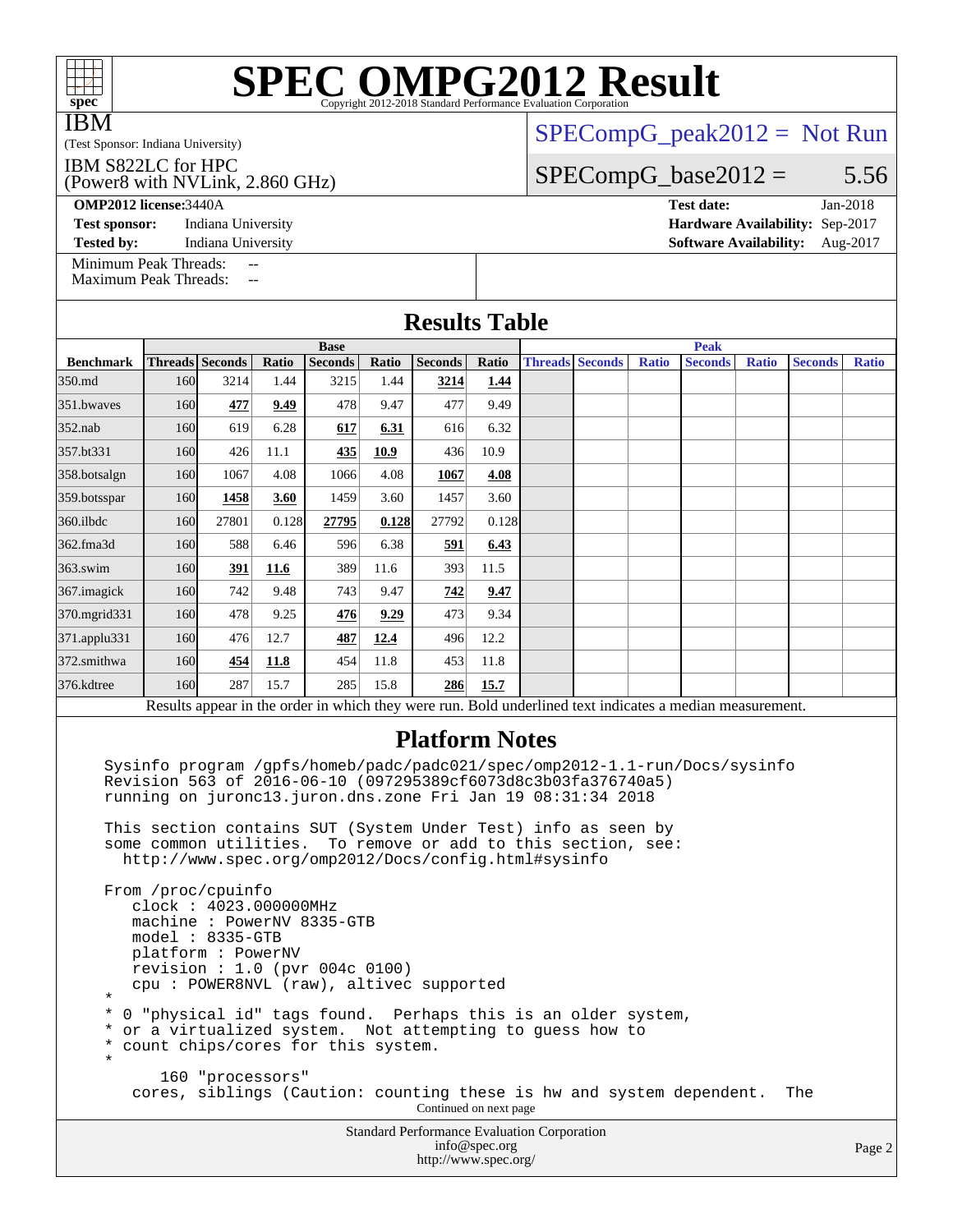

IBM

# **[SPEC OMPG2012 Result](http://www.spec.org/auto/omp2012/Docs/result-fields.html#SPECOMPG2012Result)**

(Test Sponsor: Indiana University)

 $SPECompG_peak2012 = Not Run$  $SPECompG_peak2012 = Not Run$ 

(Power8 with NVLink, 2.860 GHz) IBM S822LC for HPC

 $SPECompG_base2012 = 5.56$  $SPECompG_base2012 = 5.56$ 

**[Test sponsor:](http://www.spec.org/auto/omp2012/Docs/result-fields.html#Testsponsor)** Indiana University **[Hardware Availability:](http://www.spec.org/auto/omp2012/Docs/result-fields.html#HardwareAvailability)** Sep-2017 **[Tested by:](http://www.spec.org/auto/omp2012/Docs/result-fields.html#Testedby)** Indiana University **[Software Availability:](http://www.spec.org/auto/omp2012/Docs/result-fields.html#SoftwareAvailability)** Aug-2017

**[OMP2012 license:](http://www.spec.org/auto/omp2012/Docs/result-fields.html#OMP2012license)**3440A **[Test date:](http://www.spec.org/auto/omp2012/Docs/result-fields.html#Testdate)** Jan-2018

### **[Platform Notes \(Continued\)](http://www.spec.org/auto/omp2012/Docs/result-fields.html#PlatformNotes)**

 following excerpts from /proc/cpuinfo might not be reliable. Use with caution.)

From /proc/meminfo<br>MemTotal: 267801664 kB HugePages\_Total: 0 Hugepagesize: 16384 kB

 From /etc/\*release\* /etc/\*version\* centos-release: CentOS Linux release 7.4.1708 (AltArch) centos-release-upstream: Derived from Red Hat Enterprise Linux 7.4 (Source) os-release: NAME="CentOS Linux" VERSION="7 (AltArch)" ID="centos" ID\_LIKE="rhel fedora" VERSION\_ID="7" PRETTY\_NAME="CentOS Linux 7 (AltArch)" ANSI\_COLOR="0;31" CPE\_NAME="cpe:/o:centos:centos:7" redhat-release: CentOS Linux release 7.4.1708 (AltArch) system-release: CentOS Linux release 7.4.1708 (AltArch) system-release-cpe: cpe:/o:centos:centos:7 uname -a: Linux juronc13.juron.dns.zone 3.10.0-693.11.1.el7.ppc64le #1 SMP Mon Dec 4 15:48:14 GMT 2017 ppc64le ppc64le ppc64le GNU/Linux run-level 5 Dec 15 13:41 SPEC is set to: /gpfs/homeb/padc/padc021/spec/omp2012-1.1-run Type Size Used Avail Use% Mounted on<br>gpfs 609T 578T 31T 95% /gpfs/homel homeb gpfs 609T 578T 31T 95% /gpfs/homeb

(End of data from sysinfo program)

### **[General Notes](http://www.spec.org/auto/omp2012/Docs/result-fields.html#GeneralNotes)**

Environment Variables: OMP\_STACKSIZE=1G ulimit -s unlimited

No: The test sponsor attests, as of date of publication, that CVE-2017-5754 (Meltdown) is mitigated in the system as tested and documented. No: The test sponsor attests, as of date of publication, that CVE-2017-5753 (Spectre variant 1) is mitigated in the system as tested and documented. No: The test sponsor attests, as of date of publication, that CVE-2017-5715 (Spectre variant 2) is mitigated in the system as tested and documented.

This benchmark result is intended to provide perspective on

Continued on next page

Standard Performance Evaluation Corporation [info@spec.org](mailto:info@spec.org) <http://www.spec.org/>

Page 3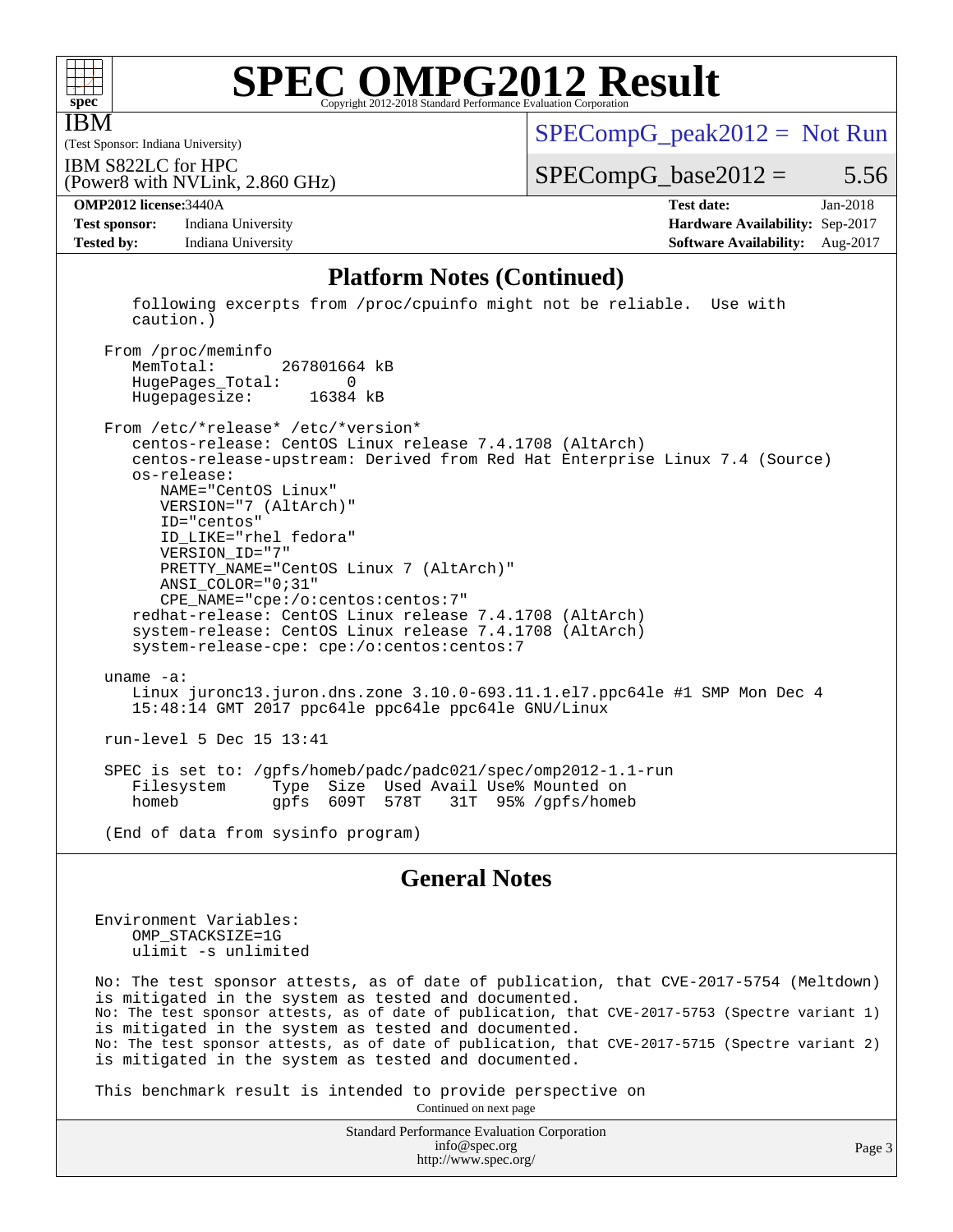

IBM

# **[SPEC OMPG2012 Result](http://www.spec.org/auto/omp2012/Docs/result-fields.html#SPECOMPG2012Result)**

(Test Sponsor: Indiana University)

 $SPECompG_peak2012 = Not Run$  $SPECompG_peak2012 = Not Run$ 

IBM S822LC for HPC

(Power8 with NVLink, 2.860 GHz)

 $SPECompG_base2012 = 5.56$  $SPECompG_base2012 = 5.56$ 

**[Test sponsor:](http://www.spec.org/auto/omp2012/Docs/result-fields.html#Testsponsor)** Indiana University **[Hardware Availability:](http://www.spec.org/auto/omp2012/Docs/result-fields.html#HardwareAvailability)** Sep-2017 **[Tested by:](http://www.spec.org/auto/omp2012/Docs/result-fields.html#Testedby)** Indiana University **[Software Availability:](http://www.spec.org/auto/omp2012/Docs/result-fields.html#SoftwareAvailability)** Aug-2017

**[OMP2012 license:](http://www.spec.org/auto/omp2012/Docs/result-fields.html#OMP2012license)**3440A **[Test date:](http://www.spec.org/auto/omp2012/Docs/result-fields.html#Testdate)** Jan-2018

### **[General Notes \(Continued\)](http://www.spec.org/auto/omp2012/Docs/result-fields.html#GeneralNotes)**

past performance using the historical hardware and/or software described on this result page.

The system as described on this result page was formerly generally available. At the time of this publication, it may not be shipping, and/or may not be supported, and/or may fail to meet other tests of General Availability described in the SPEC HPG Policy document, <http://www.spec.org/hpg/policy.html>

This measured result may not be representative of the result that would be measured were this benchmark run with hardware and software available as of the publication date.

## **[Base Compiler Invocation](http://www.spec.org/auto/omp2012/Docs/result-fields.html#BaseCompilerInvocation)**

[C benchmarks](http://www.spec.org/auto/omp2012/Docs/result-fields.html#Cbenchmarks): [gcc](http://www.spec.org/omp2012/results/res2018q2/omp2012-20180313-00140.flags.html#user_CCbase_gcc_e0d511356bd44120af49cc96c9dcf3b3)

[C++ benchmarks:](http://www.spec.org/auto/omp2012/Docs/result-fields.html#CXXbenchmarks)  $q++$ 

[Fortran benchmarks](http://www.spec.org/auto/omp2012/Docs/result-fields.html#Fortranbenchmarks): [gfortran](http://www.spec.org/omp2012/results/res2018q2/omp2012-20180313-00140.flags.html#user_FCbase_gfortran_a303edaa4a81c8aab35b1bda5c9ef7ba)

## **[Base Portability Flags](http://www.spec.org/auto/omp2012/Docs/result-fields.html#BasePortabilityFlags)**

350.md: [-ffree-form](http://www.spec.org/omp2012/results/res2018q2/omp2012-20180313-00140.flags.html#user_baseFPORTABILITY350_md_f-ffree-form) [-fno-range-check](http://www.spec.org/omp2012/results/res2018q2/omp2012-20180313-00140.flags.html#user_baseFPORTABILITY350_md_f-fno-range-check)

# **[Base Optimization Flags](http://www.spec.org/auto/omp2012/Docs/result-fields.html#BaseOptimizationFlags)**

[C benchmarks](http://www.spec.org/auto/omp2012/Docs/result-fields.html#Cbenchmarks):

[-Ofast](http://www.spec.org/omp2012/results/res2018q2/omp2012-20180313-00140.flags.html#user_CCbase_f-Ofast) [-fopenmp](http://www.spec.org/omp2012/results/res2018q2/omp2012-20180313-00140.flags.html#user_CCbase_f-fopenmp) [-fsigned-char](http://www.spec.org/omp2012/results/res2018q2/omp2012-20180313-00140.flags.html#user_CCbase_f-signed-char_ea072296ce3abda7ab095741e7c36064)

[C++ benchmarks:](http://www.spec.org/auto/omp2012/Docs/result-fields.html#CXXbenchmarks) [-Ofast](http://www.spec.org/omp2012/results/res2018q2/omp2012-20180313-00140.flags.html#user_CXXbase_f-Ofast) [-fopenmp](http://www.spec.org/omp2012/results/res2018q2/omp2012-20180313-00140.flags.html#user_CXXbase_f-fopenmp)

[Fortran benchmarks](http://www.spec.org/auto/omp2012/Docs/result-fields.html#Fortranbenchmarks): [-Ofast](http://www.spec.org/omp2012/results/res2018q2/omp2012-20180313-00140.flags.html#user_FCbase_f-Ofast) [-fopenmp](http://www.spec.org/omp2012/results/res2018q2/omp2012-20180313-00140.flags.html#user_FCbase_f-fopenmp)

The flags file that was used to format this result can be browsed at <http://www.spec.org/omp2012/flags/gcc-linux64.20180620.html>

> Standard Performance Evaluation Corporation [info@spec.org](mailto:info@spec.org) <http://www.spec.org/>